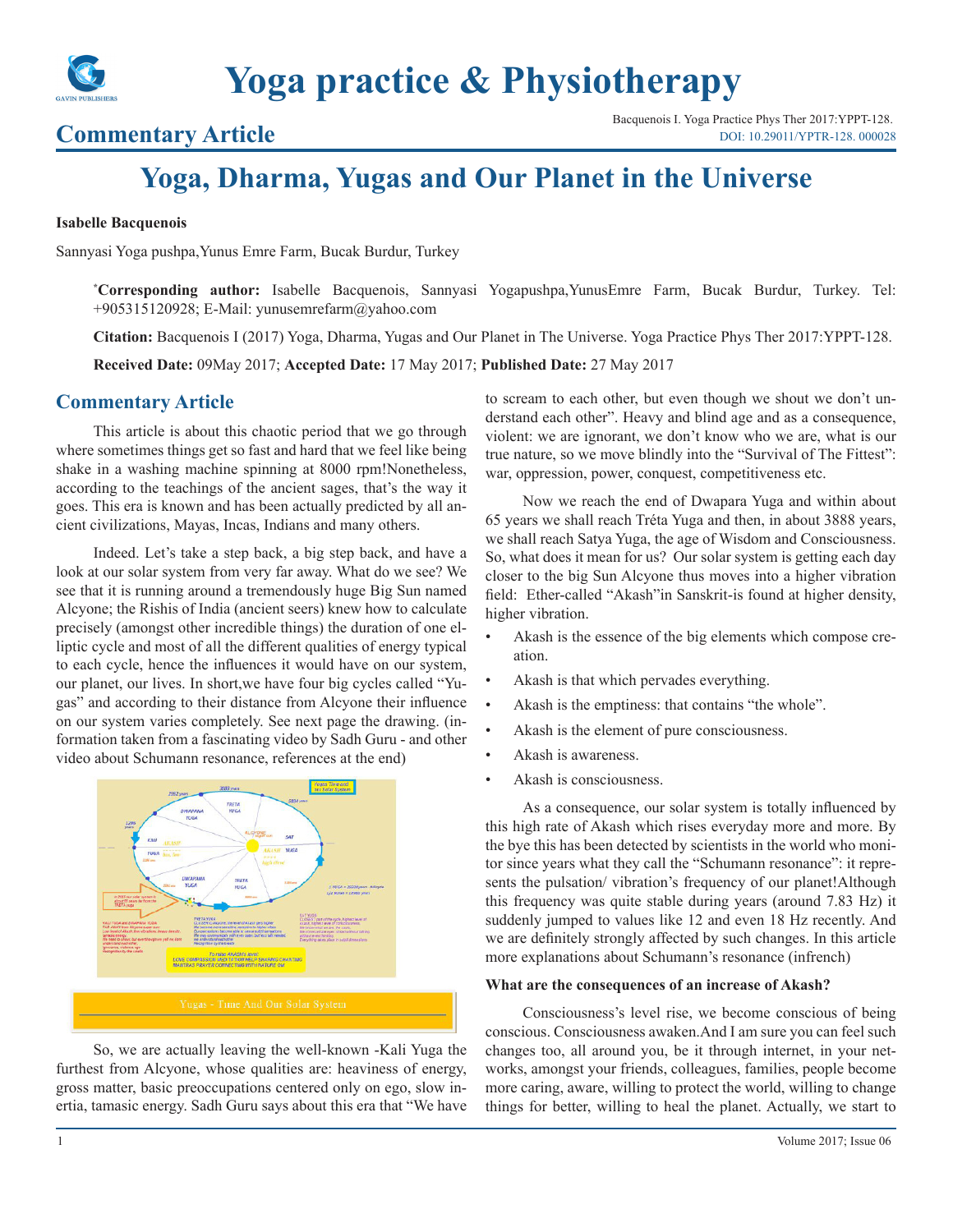**Citation:** Bacquenois I (2017) Yoga, Dharma, Yugas and Our Planet in The Universe. Yoga Practice Phys Ther 2017:YPPT-128. DOI: 10.29011/YPTR-128. 000028

re-discover what we really are:one. We are slowly moving to the experience of oneness.



Yet. Everywhere violence keeps exploding earth trembles, bombs, terror,earthquakes, fires, crimes, floods.It seems endless and hopeless. Painful. But here we have to remember that pain is part of any transformation process. Same as giving birth to baby: Mothers know that very well. And indeed, our world is now giving birth to a new world. I am not kidding. This is not a joke! All sages of the ancient times Mayas, Incas, Rishis of India predicted these dates in their calendars.

#### **"The 21st century leads to the -Bhakti age, era of Universal Love."**

#### **Now what is the link with Yoga? and Dharma?**

#### **By the bye, what is Dharma?**

#### **In short, Dharma is sort of Cohesion energy of the universe.**

- The energy thanks to which the Universe gets its job done.
- This is a fundamental concept in yoga philosophy.

Thanks to Dharma we reach there. We can say that Dharma is a set of "Laws of the Universe" thanks to which the planets turn, our civilizations, human beings, plants, animal live, grow, and die according to evolving cycles and specific laws, one of the most well-known being the "law of karma, law of cause and effect."

Yet there is Dharma and Adharma (opposite of Dharma): and what we experience nowadays and since many centuries is much closer to Adharma than to Dharma: our thoughts and deeds are essentially powered by our egos which are not refined. Our present societies (maybe just a few make exception) are generally based upon "adharmic" principles centered on egos; hence there cannot be sustainability in time.

We can observe this state of affairs now:everywhere crisis, debts, countries trying to solve unsolvable problems, folk escaping their countries or rising up against authority, and violence, violence, violence. Our systems are "adharmic" because they are a product of our unrefined egos, egos which are not tuned with the Universe. Hence only chaos may result.

However, there is no reason to panic, nor to feel guilty of anything, to my opinion. This era is part of the evolution cycles of mankind. Coming from Kali Yuga-ego era, we are moving towards Satya Yuga-awareness era. So, the changes are painful, no doubt. It is very hard to admit that we have been (and still are) so cruel, selfish, narrow-minded, stubborn, ferocious, violent. And it is even harder to see so many innocent people suffer for nothing. But here again, it is part of the changes, part of the mankind's transformation.

#### **We need to accept to be caterpillar so as to become butterfly. And take a step back, become mindful, and act according to our hearts.**

And that is where Yoga can really help:not only individually but also at the level of mankind, yoga may help to move through these painful times in a healthy and caring way.



**And help every being to evolve spiritually.**

#### How?

Well although yoga may appear at first an individual practice, the influences of yoga may be felt at a much broader range.

- Yoga, "Yug" in Sanskrit means "union." Yoga re-unites us to our true nature, the soul.
- Yoga reopens the way to our soul.
- Yoga re-establishes balance and peace between ego and soul. This is huge!

Thus, the yoga practitioner having found inner peace will emit peaceful and healthy vibrations all aroundwhich every creature may receive at subtle levels.

Yoga helps us to realizethat:

**"We are not a body inhabited by a soul,we are the Soul who lives in the body.Our True nature is the Soul, not the body."**